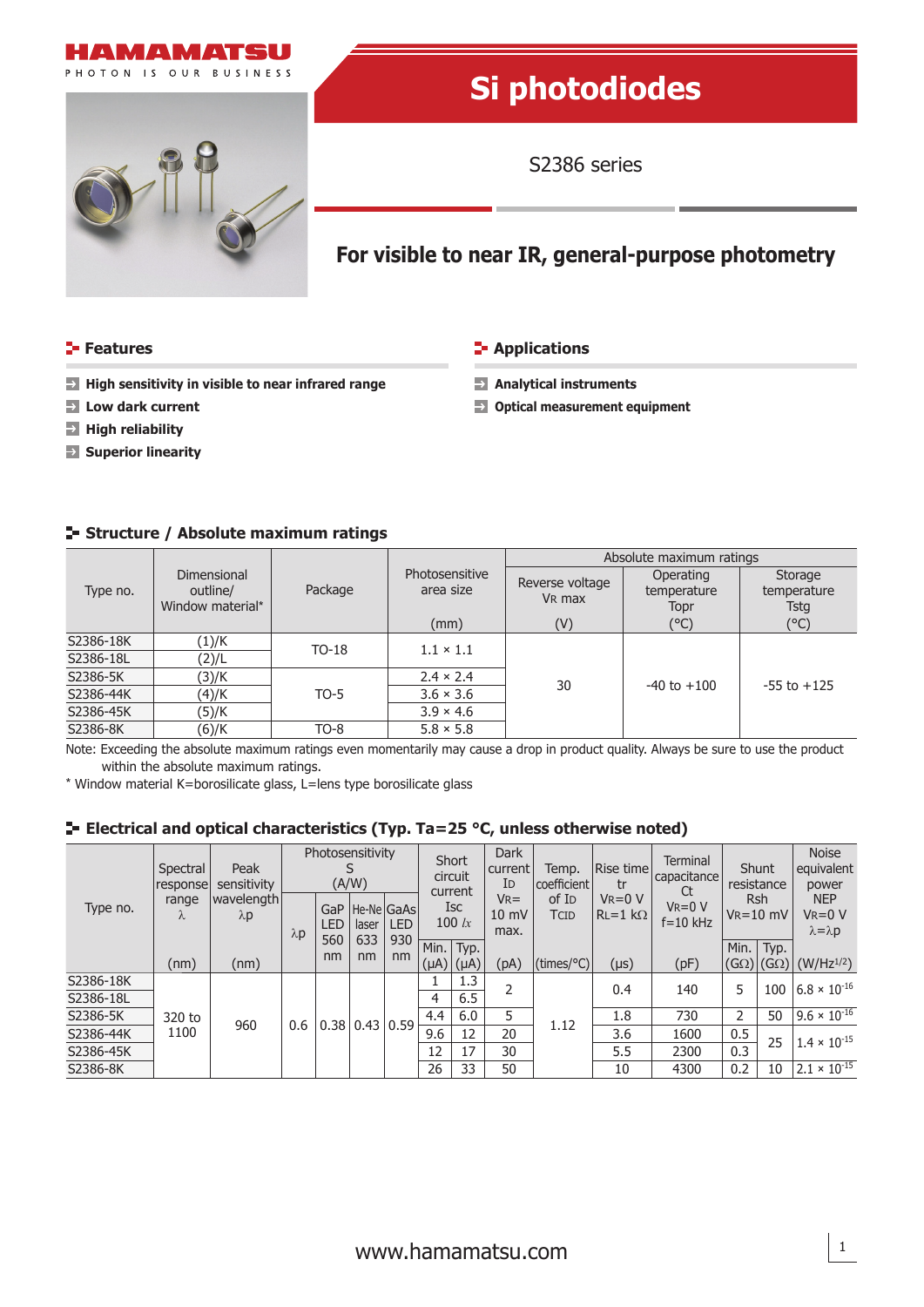### **Spectral response**



(Typ.)  $+1.5$ Temperature coefficient (%/°C) Temperature coefficient (%/°C)  $+1.0$ +0.5 0  $-0.5$   $\overline{\phantom{0}}$  300 300 400 600 700 500 800 900 1000 1100 Wavelength (nm) KSPDB0058EC

### **P** Directivity



Relative sensitivity

**Dark current vs. reverse voltage**



### **Photosensitivity temperature characteristic**



KSPDB0111EA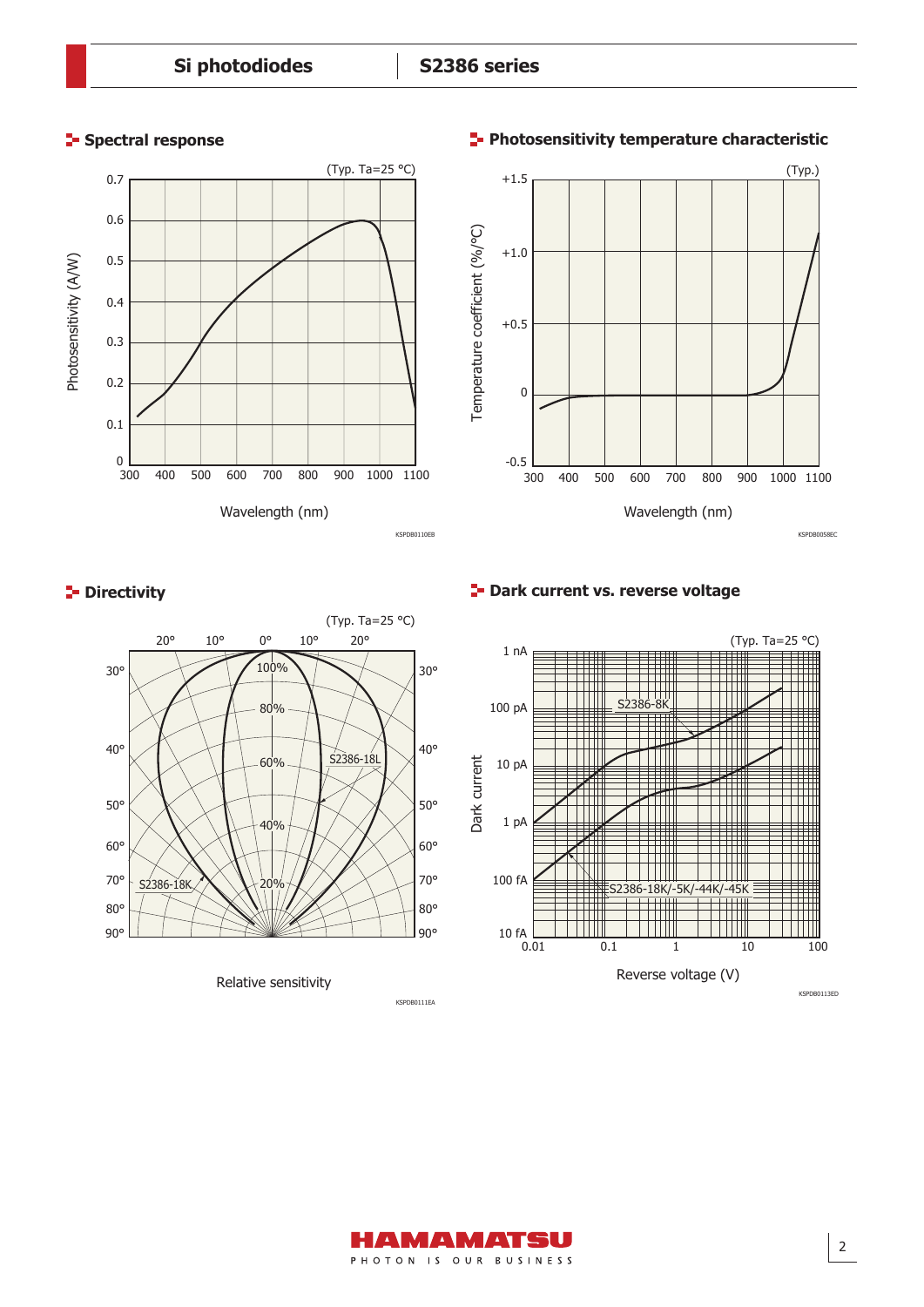



HAMAMATSU PHOTON IS OUR BUSINESS

3